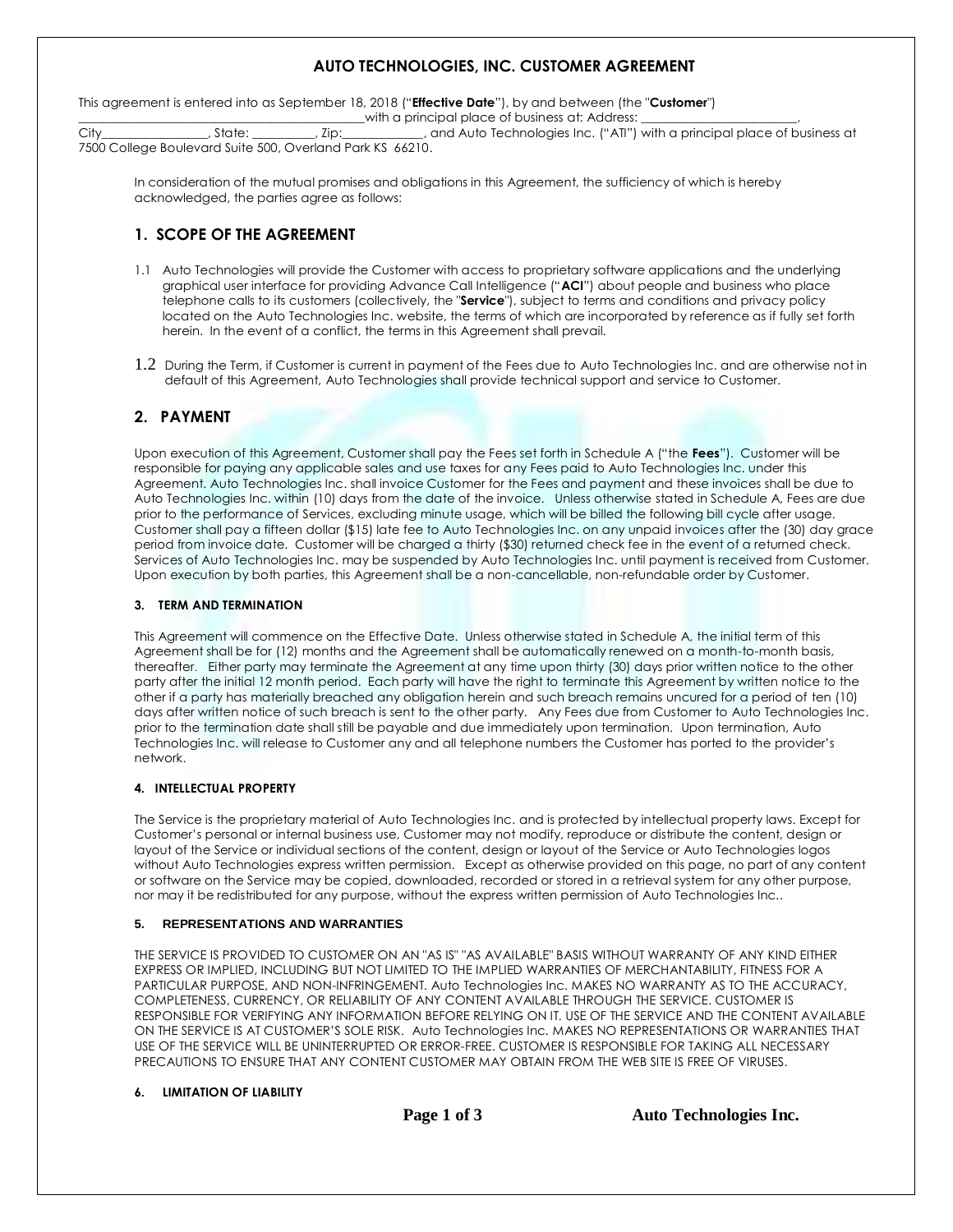NEITHER PARTY WILL BE LIABLE FOR ANY LOSS OF USE, INTERRUPTION OF BUSINESS, OR ANY INDIRECT, SPECIAL, INCIDENTAL, OR CONSEQUENTIAL DAMAGES OF ANY KIND (INCLUDING LOST PROFITS, REVENUE, DATA OR USE) REGARDLESS OF THE FORM OF ACTION WHETHER IN CONTRACT, TORT (INCLUDING NEGLIGENCE), STRICT PRODUCT LIABILITY, OR OTHERWISE, EVEN IF THE PARTY HAS BEEN ADVISED OF THE POSSIBILITY OF SUCH DAMAGES. IN NO EVENT WILL EITHER PARTY'S LIABILITY TO THE OTHER EXCEED PAYMENTS MADE BY CUSTOMER TO AUTO TECHNOLOGIES INC. UNDER THIS OR ANY OTHER AGREEMENT BETWEEN THE PARTIES. THE PARTIES ACKNOWLEDGE AND AGREE THAT THIS IS AN ESSENTIAL ELEMENT OF THE AGREEMENT AND THAT IN ITS ABSENCE; THE ECONOMIC TERMS OF THIS AGREEMENT WOULD BE SUBSTANTIALLY DIFFERENT.

#### **7. COMPLETE AGREEMENT; AMENDMENT**

This Agreement and any attached schedules constitute the entire agreement between the parties with respect to the subject matter hereof and supersedes all prior agreements between the parties, whether written or oral, referring to the same subject matter. Modifications, amendments, cancellations or supplements to or any other change in any term or condition of this Agreement, including any exhibits, work orders, or other attachments will be enforceable only if they are in writing and are signed by authorized representatives of both parties.

#### **8. ASSIGNMENT**

Customer may not assign its rights or obligations under this Agreement, either in whole or in part, without the prior written consent of Auto Technologies Inc...

#### **9. SURVIVAL BEYOND COMPLETION**

The provisions of this Agreement regarding payment, confidentiality, assignment, warranty, limitation of liability and intellectual property will survive the termination of this Agreement.

#### **10. FORCE MAJEURE**

Neither party will be responsible for delays or failures on performance resulting from acts beyond the control of such party. Such acts will include but not be limited to acts of God, strikes, lockouts, riots, acts of war, epidemics, government regulations superimposed after the fact, fire, communication line failures, power failures, earthquakes or other disasters.

#### **11. AUTHORITY TO EXECUTE**

 The party executing this Agreement on behalf of the parties represents and warrants that he or she has been duly-authorized under the party's charter documents and applicable law to do so.

 **"VENDOR" "CUSTOMER"**

Auto Technologies Inc. 7500 College Boulevard Suite 500, Overland Park KS 66210

 $By:$   $\sqrt{check}$   $\angle$   $\frac{1}{1}$  By:

Print Name: Roberta Long Title: President/CEO Title:

Date: 09.18-2015 **Date: Date:** 

Print name:



**Page 2 of 3 Auto Technologies Inc.**

**\_\_\_\_\_\_\_\_\_\_\_\_\_\_\_\_\_\_\_\_\_\_\_\_\_\_\_\_** \_\_\_\_\_\_\_\_\_\_\_\_\_\_\_\_\_\_\_\_\_\_\_\_\_ \_\_\_\_\_\_\_\_\_\_\_\_\_\_\_\_\_\_\_\_\_\_\_\_\_